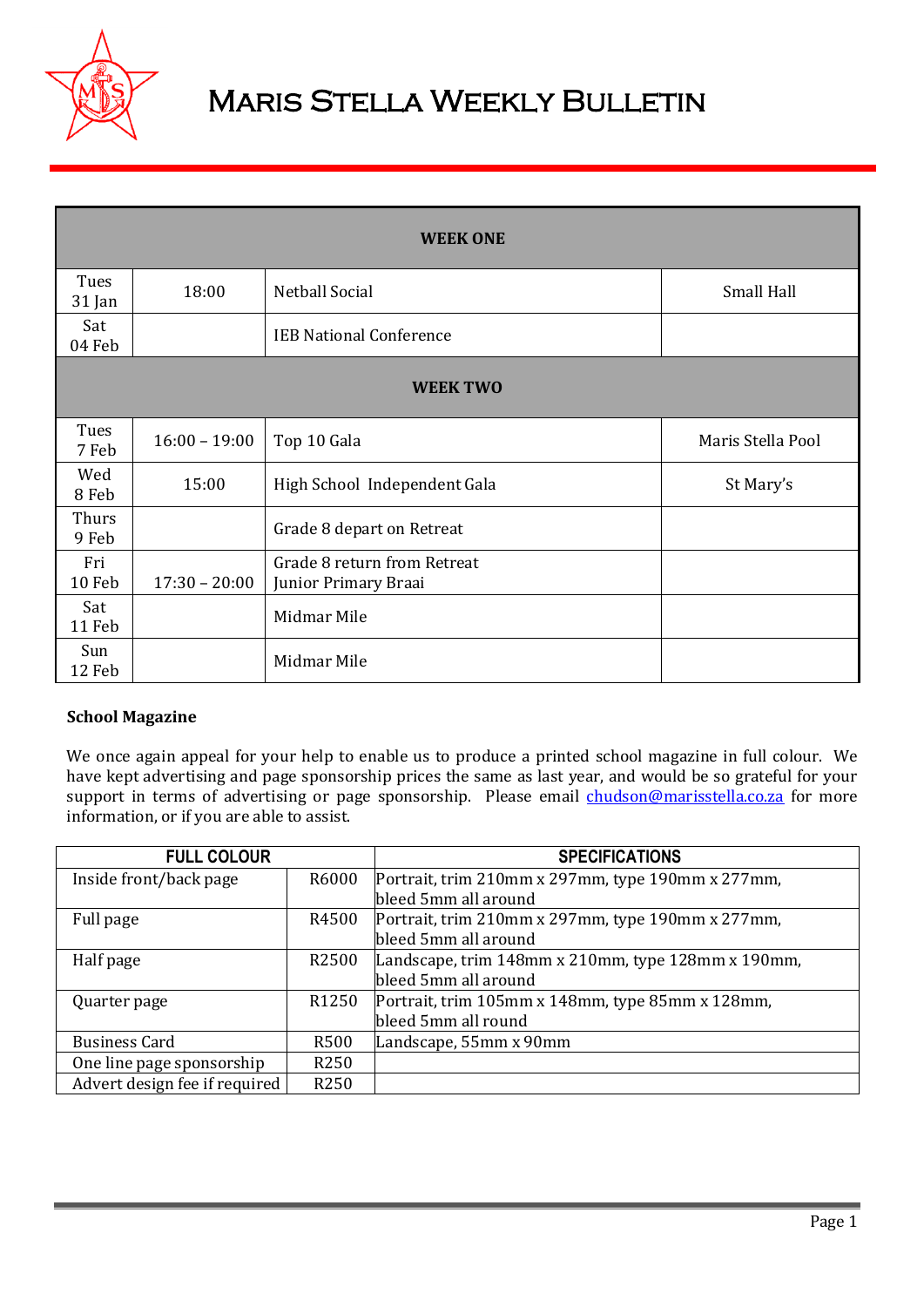## **Movies Under the Stars**

Back by popular demand, please save the date for our Movie Night under the stars on Friday 3 March, brought to you by the Parents' Association. More details to follow soon!

## **Sports, Cultural and House Captains 2017**

Congratulations to our 2017 Sports, Cultural and House Captains and Vice Captains!

#### High School Prep

| <b>Indoor Hockey</b>                      |                      |  |  |  |
|-------------------------------------------|----------------------|--|--|--|
| Captain                                   | Kate Rode            |  |  |  |
| Vice                                      | Kristina Mercer      |  |  |  |
| <b>Outdoor Hockey</b>                     |                      |  |  |  |
| Captain                                   | Kate Rode            |  |  |  |
| Vice                                      | Tegan Sinclair       |  |  |  |
| <b>Netball</b>                            |                      |  |  |  |
| Captain                                   | Alison Hogg          |  |  |  |
| Vice                                      | Qondisa Sibeko       |  |  |  |
| <b>Swimming</b>                           |                      |  |  |  |
| Captain                                   | Teegan Hardwick      |  |  |  |
| Vice                                      | Amy Mezher           |  |  |  |
| <b>Athletics</b>                          |                      |  |  |  |
| Captain                                   | Kristina Mercer      |  |  |  |
| <b>Soccer</b>                             |                      |  |  |  |
| Captain                                   | Emma Moore           |  |  |  |
| Waterpolo                                 |                      |  |  |  |
| Captain                                   | Teegan Hardwick      |  |  |  |
| <b>Tennis</b>                             |                      |  |  |  |
| Captain                                   | <b>Tracey Powell</b> |  |  |  |
| <b>Badminton</b>                          |                      |  |  |  |
| Captain                                   | <b>Rachel Evans</b>  |  |  |  |
| <b>Public Speaking</b>                    |                      |  |  |  |
| Captain                                   | Qondisa Sibeko       |  |  |  |
| Vice                                      | Nandipa Khubone      |  |  |  |
| <b>Adult Literacy</b>                     |                      |  |  |  |
| <b>Head Monitors</b>                      | Antonina Mamontov    |  |  |  |
|                                           | Lisantha Naidoo      |  |  |  |
|                                           |                      |  |  |  |
| <b>HOUSE CAPTAINS &amp; VICE CAPTAINS</b> |                      |  |  |  |
| <b>Ambrose</b>                            |                      |  |  |  |
| Captain                                   | Kristina Mercer      |  |  |  |
| Vice                                      | Amy Mezher           |  |  |  |
| <b>Marian</b>                             |                      |  |  |  |
| Captain                                   | Khutso Thulare       |  |  |  |
| Vice                                      | Mvelo Nzimande       |  |  |  |
| Patrician                                 |                      |  |  |  |
| Captain                                   | Nandipa Khubone      |  |  |  |
| Vice                                      | <b>Emma Moore</b>    |  |  |  |

| & Outdoor<br>Indoor                       |                          |  |  |  |
|-------------------------------------------|--------------------------|--|--|--|
| <b>Hockey</b>                             |                          |  |  |  |
| Captain                                   | Isabella Halstead        |  |  |  |
| <b>Netball</b>                            |                          |  |  |  |
| Captain                                   | Shasthi Naidoo           |  |  |  |
| Swimming                                  |                          |  |  |  |
| Captain                                   | Cara Message             |  |  |  |
| <b>Athletics</b>                          |                          |  |  |  |
| Captain                                   | Makayla Paton            |  |  |  |
| <b>Tennis</b>                             |                          |  |  |  |
| Captain                                   | Rachel Hudson            |  |  |  |
| <b>Chess</b>                              |                          |  |  |  |
| Captain                                   | Chelsea Naiker           |  |  |  |
| Debating & Public                         |                          |  |  |  |
| <b>Speaking</b>                           |                          |  |  |  |
| Captain                                   | Shasthi Naidoo           |  |  |  |
| Choir                                     |                          |  |  |  |
| Captain                                   | Paige Cox                |  |  |  |
| <b>Eco Kids</b>                           |                          |  |  |  |
| Captain                                   | Sina Agbakwuru           |  |  |  |
|                                           |                          |  |  |  |
| <b>HOUSE CAPTAINS &amp; VICE CAPTAINS</b> |                          |  |  |  |
| <b>Ambrose</b>                            |                          |  |  |  |
| Captain                                   | Makayla Paton            |  |  |  |
| Vice                                      | <b>Holly Nightingale</b> |  |  |  |
| Marian                                    |                          |  |  |  |
| Captain                                   | Paige Owen               |  |  |  |
| Vice                                      | Hannah du Plessis        |  |  |  |
| Patrician                                 |                          |  |  |  |
| Captain                                   | Isabella Halstead        |  |  |  |
| Vice                                      | Rachel Hudson            |  |  |  |
|                                           |                          |  |  |  |